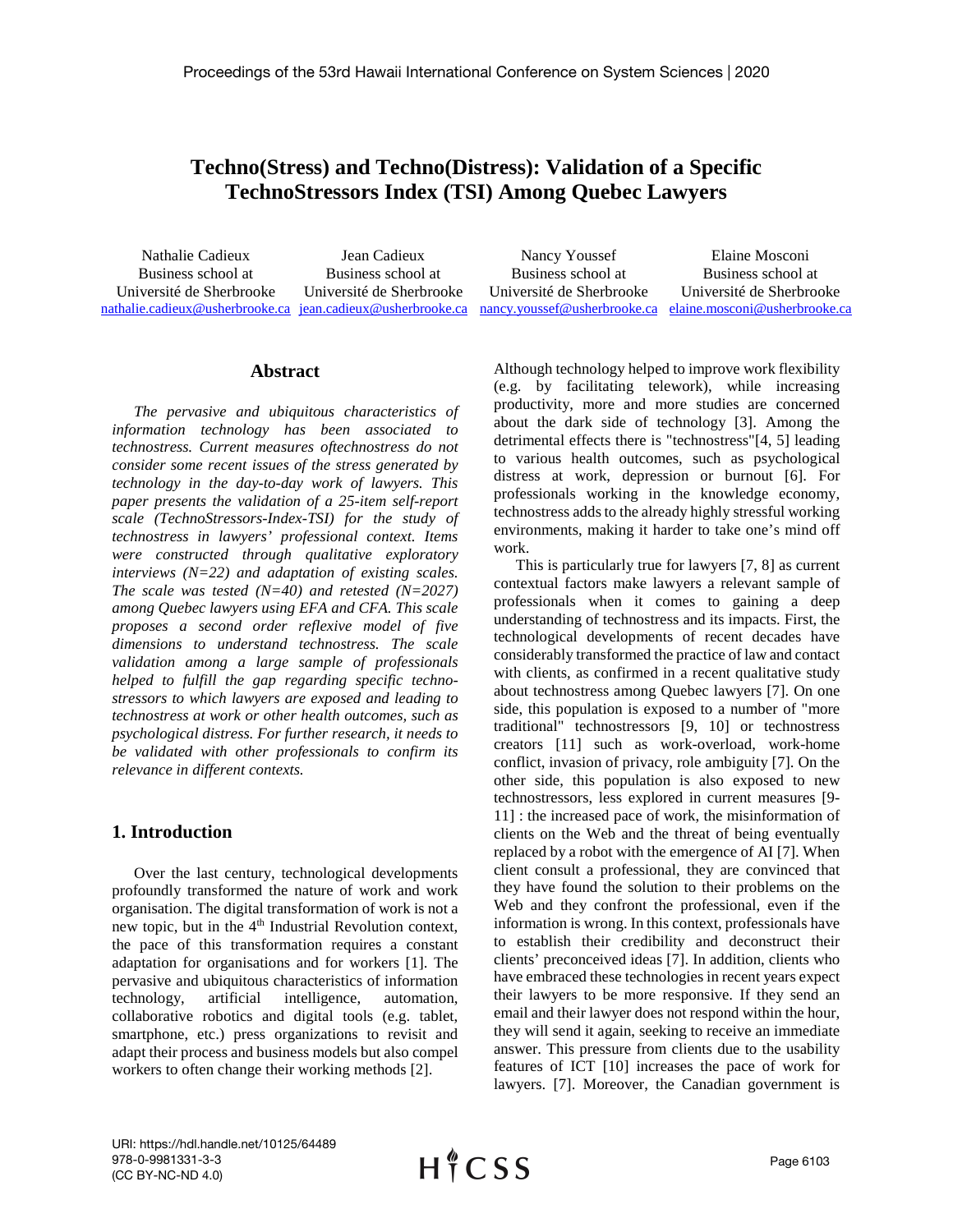investing in research programs to capitalize on the development of AI and "robot lawyers" in the law sector [12]. These developments, beyond their positive effects on productivity, may also represent a threat for professionals who fear that they will have to modify their work organization in the coming years and are afraid of losing their jobs [1].

These specific challenges entails the need to develop more specific measures on technostressors [13]. As some researchers highlighted, findings on technostress should not be generalized [13, 14] because the use of ICTs varies across professions [13]. Besides, researches on specific measures of technostressors can lead to interesting statements [13].

Despite many research efforts and progress made about technostress in recent years [9-11], much remains to be done [15]. First, more multi-method studies are needed [16] to validate the different dimensions [15] but also to develop new dimensions and thus strengthen the factorial structure of current measurements [15]. Second, current measures do not address some recent professional context issues regarding AI and the impact of clients' misinformation associated with the weak validity of the information found on the Web for these professional lawyers. This paper aims to bridge this knowledge gap and overcome these limitations by validating a technostressors scale developed with a sample of Quebec lawyers.

## **2. Theoretical background**

#### **2.1 Stress and transactional theory**

Over the years, several authors worked to understand the process by which psychosocial risks (stressors) lead to stress and to various health outcomes such as psychological distress at work, depression, anxiety and burnout [17-23].

Modern approach to stress, transaction-based theory, or transactional theory [20, 24, 25], specify the process by which stressors lead to stress and generate different health outcomes [17, 20].

For these authors, stress is the result of a "transaction" between the individual and his/her environment. A transaction influenced by the individual's adjustment strategies, coping skills and situational factors [9, 20, 24, 25].

#### **2.2 From stress to technostress**

Technostress [4] can be defined as the stress generated from the use of information and communication technologies (ICTs) [6, 9, 10, 16]. This phenomenon is also defined as all negative effects,

direct or indirect, caused by the use of ICTs, on attitudes, behaviors or psychological health of individuals [5, 9, 26]. This definition is also consistent with the transaction-based theory for which stress is the result of a "transaction" between an individual and his/her environment [20, 24, 25]. In this context, technostress is the result of an imbalance between the resources available to the individual and the technostressors to which s/he is exposed, an imbalance potentially leading to health outcomes such as psychological distress, burnout or depression [6].

Ayyagari, Grover and Purvis defined three main characteristics of ICTs, making them potentially harmful to health [10]. These characteristics refer to usability, intrusive and dynamic features of technology. *Usability features* refer to the usefulness, complexity and reliability of ICTs, which influence their adoption but can also increase an individual's workload [10]. *Intrusive features* refer to the constant connectivity induced by ICTs, and specifically to presenteeism and anonymity. Presenteeism is directly related to the fact that these technologies make people more reachable outside working hours using laptops, cellphones, the Internet, and so on [27]. The use of these collaborative technologies exposes individuals to various problems related to anonymity [10]. *Dynamic features* of ICTs refer to the constant and rapid changes that emerge in these technologies. These changes require constant adaptation, which can have an impact on an individual's workload [10]. According to authors, these characteristics generate techno-stressors such as workhome conflict, the intrusion of privacy, role conflict or role ambiguity, work overload and job insecurity [10]. Many studies established a direct link between technostressors and health outcomes [6].

## **2.3 Toward a specific technostressor measure, conceptual gaps and aims of this study**

In recent years, the scales used to measure technostressors have evolved significantly [9-11]. As pointed out by Hudiburg himself [28], who contributed to the development of measures on technotress [29], some technologies, when they emerge, can constitute a significant source of stress (technostress), hence the importance of referring to specific technologies in technostress measurement, but also of constantly updating existing measures [15]. In addition, despite this construct's evolution [6], recent studies are still critical about the content of their items [15], particularly with regard to their integration capacity in some existing models [9], which had a significant influence in the development of measures of technostressors [15].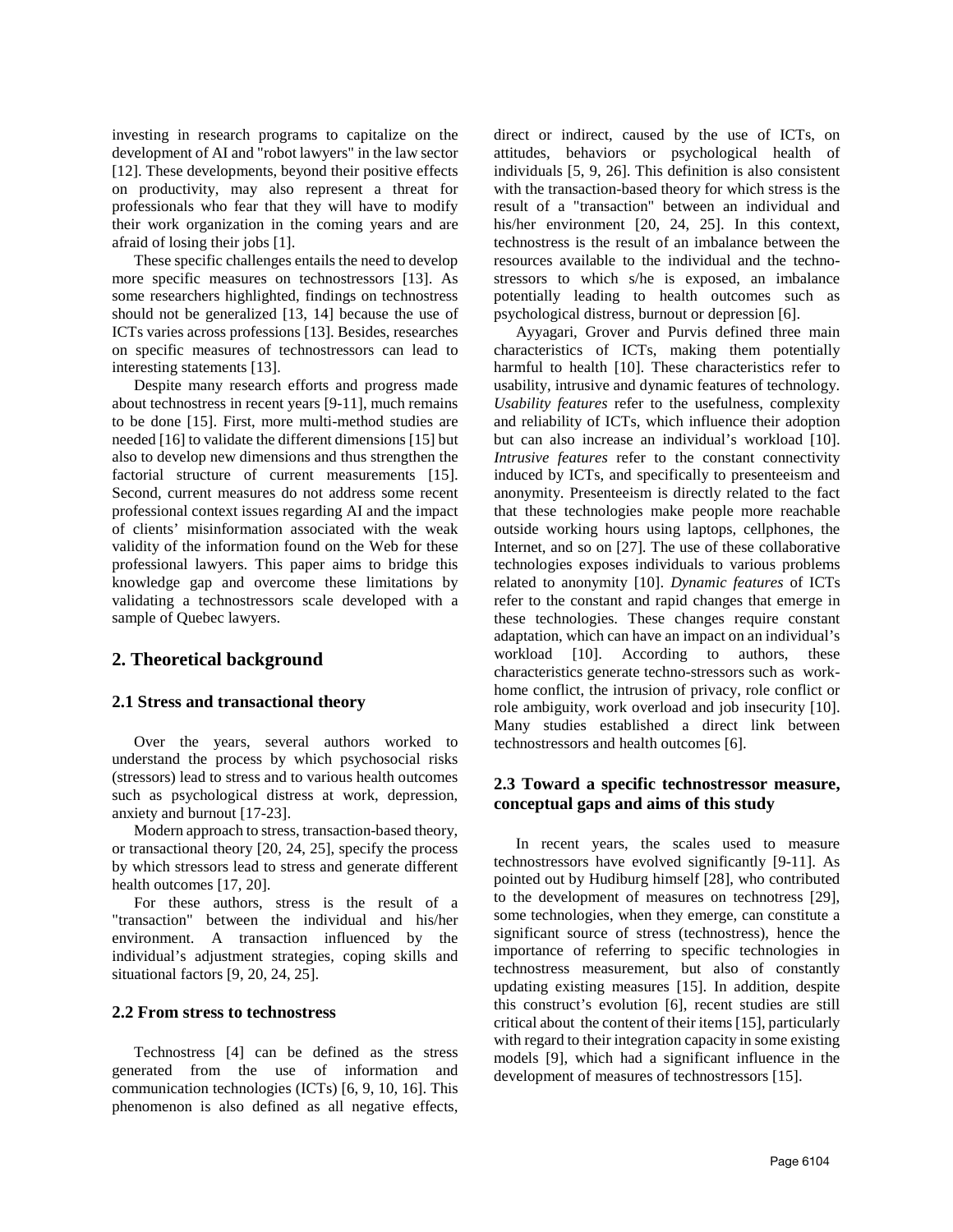Consequently, the development of new dimensions in the understanding of technostress is important on two levels. At the first level, these new dimensions are necessary to better understand technostress, and thus advance current frameworks. At a second level, the development of these new dimensions and associated indicators, when tested in quantitative studies, will confirm or refute the importance of the dimensions included in the constantly evolving measurement scales [15, 16]. In this context, this study aims to develop a technostressor scale to predict mental health outcomes for lawyers. This aims to confirm the presence of some conceptualized technostressors in the existing literature [9-11], but also to identify new dimensions and new indicators related to these dimensions in order to better understand technostress and predict negative health outcomes related to technology among professional lawyers.

# **3. Method**

Consistent with current recommendations in the literature concerning the development of measurement scales [30], the methodology used to develop the TSI proceeded in several successive phases. The first phase consisted in a qualitative exploratory study to identify the techno-stressors to which the professionals are exposed. The second phase resulted in a pre-test with a sample of lawyers to confirm the validity of the items selected for the scale and adjust them as needed. Finally, the third phase involved the validation of the scale with a large sample of regulated professionals by exploratory factor analysis (EFA) and confirmatory factor analysis (CFA). Considering the different methodologies used, this section presents the method for each of these phases.

## **3.1. Phase I-Qualitative exploratory study**

**3.1.1. Sample and procedures.** This first phase is based on qualitative data collected through face-to-face semistructured interviews conducted in 2016 with lawyers in the province of Quebec (Canada). The interview questions used for the data collection consisted of five blocks of open-ended questions (14 questions) derived directly from our literature review, as well as a pre-test conducted at the start of the data collection, which allowed us to adjust the content of the interview guide. Twenty-two (22) participants were involved in this study. They included women (14) and men (8) from Quebec bar associations who were self-employed, associates or employees, working in the private (15) and public (7) sectors, with an average of 16.3 year practice in various fields. The main criteria for inclusion were to

be practicing law and to have been a member of the Quebec Bar for at least 12 months. To ensure the heterogeneity of the sample, no more than two lawyers representing the same firm could participate in the study. The total number of participants was determined when empirical and theoretical saturation was reached [31-34]. The participants' average age was 43 and they were working between 40 and 80 hours per week (average of 54 hours/week).

**3.1.2 Data analysis.** The semi-structured interviews were recorded and then fully transcribed. A thematic content analysis of the interviews with a semi-inductive qualitative approach was performed using QDA Miner 4. The coding process was performed as the data were collected, making it possible to determine when theoretical and empirical saturation had been reached [31]. The analysis took place in 5 phases based on the work of Creswell [35]. However, given the semiinductive research approach used, the coding was based on a list of ICTs' characteristics, techno-stressors and symptoms of psychological distress drawn from the literature review, which was then enriched during the coding process. This analytic strategy was carried out iteratively [36]. Each step was repeated until the typology stabilized, that is, until no new interviews produced new or relevant data regarding the categories. The categories were well developed and the relationships between the categories had been thoroughly validated, thus confirming that theoretical and empirical saturation had been reached [37, 38]. A diary and codebook were also kept throughout the data collection process. To ensure the internal validity of the research, a randomly selected interview sample was coded by two different researchers, including an expert, and then subjected to multiple coding. Through comparison and discussion, multiple coding provides a common and unambiguous view of the meaning of codes between two researchers, ensuring consistency in the data and codes [31]. This type of coding makes it possible to obtain clearer code definitions and leads to better reliability. The transcripts were then carefully coded a second time by the other researcher, and the final codes were compared and classified [36]. The coding process and final coding of the transcripts were validated by an expert to ensure their credibility. Finally, to confirm the validity of the conclusions reached, the results of the analyses were presented to three different lawyer focus groups from different practice settings who had not participated in the study. This first phase, combined with the use of existing scales, allowed the creation of a preliminary scale consisting of 32 items classified under 9 dimensions. Table 1 presents a synthesis of items' sources of the preliminary scale for pre-test.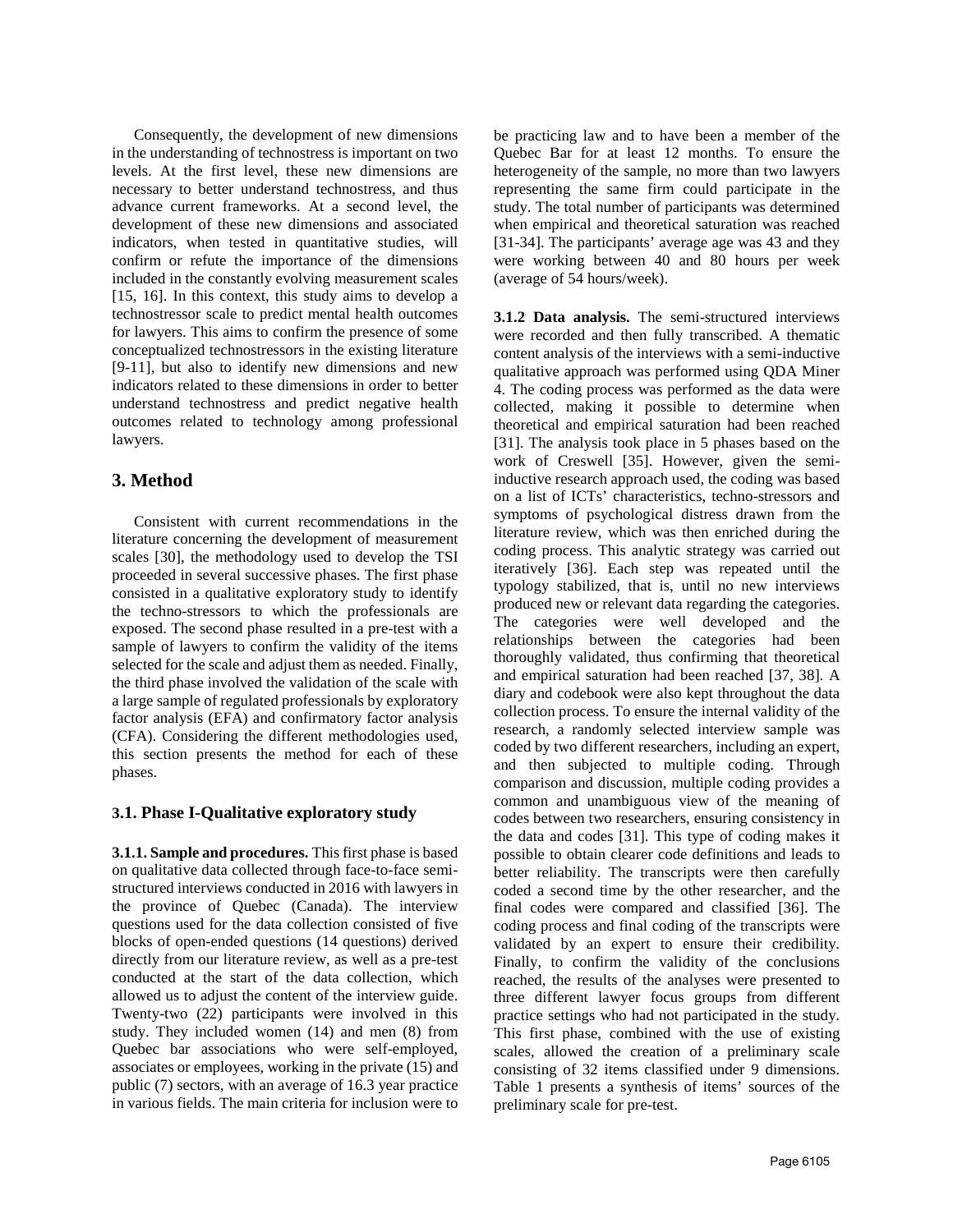| <b>Dimensions</b>      | <b>Items</b>            | <b>Source</b>                     |
|------------------------|-------------------------|-----------------------------------|
| <b>Feeling of role</b> | $\boldsymbol{\Delta}$   | Adaptation of Taradaftar et al.   |
| overload               | items                   | (2007) [39] and French validation |
|                        |                         | by Loup (2016) [40]               |
| <b>Feeling of</b>      | $\mathcal{E}$           | Adaptation of Karr-Wisniewski     |
| informational          | items                   | and Lu [41] and French validation |
| overload               |                         | by Loup (2016) [40].              |
| <b>Feeling of</b>      | 3                       | Adaptation of Karr-Wisniewski     |
| communicatio           | items                   | and Lu [41] and French validation |
| n overload             |                         | by Loup (2016) [40].              |
| <b>Feeling of life</b> | 6                       | Adaptation of Ayyagari et al.     |
| intrusiveness          | items                   | (2011) [10] and French validation |
|                        |                         | by Loup (2016) [40].              |
| <b>Feeling of</b>      | $\overline{4}$          | Adaptation of Harris (2011) [42]  |
| pressure               | items                   | and French validation by Loup     |
| resulting from         |                         | $(2016)$ [40].                    |
| <b>ICTs</b>            |                         |                                   |
| <b>Feeling of</b>      | $\overline{\mathbf{A}}$ | Adaptation of Ayyagari et al.     |
| utility                | items                   | (2011) [10] and French validation |
|                        |                         | by Loup (2016) [40].              |
| <b>Feeling of</b>      | $\mathcal{F}$           | New items emerged from phase I    |
| misinformatio          | items                   |                                   |
| n                      |                         |                                   |
| <b>Feeling of</b>      | $\overline{\mathbf{A}}$ | New items emerged from phase I    |
| insecurity due         | items                   |                                   |
| to AI                  |                         |                                   |
| <b>Feeling of</b>      | $\overline{2}$          | New items emerged from phase I    |
| competency             | items                   |                                   |

**Table 1.** Synthesis of items' sources of the preliminary scale for pre-test.

## **3.2. Phase II - Pre-test**

**3.2.1. Sample and procedures***.* To validate all items, a pre-test was conducted with a sample of 40 lawyers. The participants' average age was 39.93. 13 participants were working in the private sector (self-employed, employed or associate), 13 in the public or parapublic service (e.g. ministry) and 14 in companies (e.g. private, non-profit, professional association). There were 25 women and 15 men. The sample consisted of lawyers working in various section bars. 10 participants had less than 10 years of practice and 30 more than 10 years of practice. Participants had to complete a selfadministered questionnaire online via a SurveyMonkey link.

**3.2.2. Data analysis.** For this pre-test, reliability analysis was performed with SPSS. After these analyses, some items were reformulated or removed because of their low impact on overall scale reliability, and for parsimony. The dimension "feeling of competency" was removed due to the very low reliability of its items. At this point, we considered the scale to be multidimensional. The results of the pre-test show a good validity of the scale. The final scale

consists of 8 dimensions and 25 items. This adjusted scale is the one used for collecting data from 2,027 lawyers during fall 2018. This scale is presented in Appendix A. The respondents were asked *"To what extent do you agree or disagree with the following elements"*, using an 8-point Likert-type scale to respond to all survey items. The scale ranged from 1 (*strongly disagree*) to 8 (*strongly agree*). Scales with more evaluation points provide a much more accurate picture of the variables under study [43], without altering in any way the validity of the instruments [44]. They are also better suited for regression analyses, which are assumed to use numerical variables [45]. Moreover, a scale with an even number of points facilitates the dichotomization of the participant's perception of the problem. Finally, considering that other variables were measured as part of the study, this choice was made to ensure the uniformity of the questionnaire and thus facilitate its completion by participants. The scale in French is the one that has been validated. Appendix A presents the items in the English version to facilitate understanding. It is important to point out that the items in the last two dimensions have never been validated in English since they were developed as part of this research in French.

#### **3.3 Phase III- Final validation**

**3.3.1. Sample and procedures***.* 1,825 participants were involved in this final validation, including 1,257 women and 568 men. The participants' average age was 41 years (38.1 for women and 43.9 for men). This sample represents 7.16% of total Quebec lawyers' population. This large sample is representative of the different Bar sections, as well as the various areas of law practiced in Quebec. Responses were collected through SurveyMonkey between September and October 2018.

**3.3.2 Analysis procedure.** For this validation phase, exploratory factor analysis (EFA) and confirmatory factor analysis (CFA) were performed. To perform these analyses, the data were splitted randomly in two. One set of data (908 participants) was used for the exploratory factor analysis (EFA) (Principal axis factoring method with a Varimax rotation) (Hinkin, 1998) with SPSS. This analysis confirms the multidimensional measurement model of technostressors related to technostress. The second set of data (917 participants) was used to performed confirmatory factor analysis (CFA) with AMOS.

## **4. Results**

#### **4.1 Exploratory Factor Analysis (EFA)**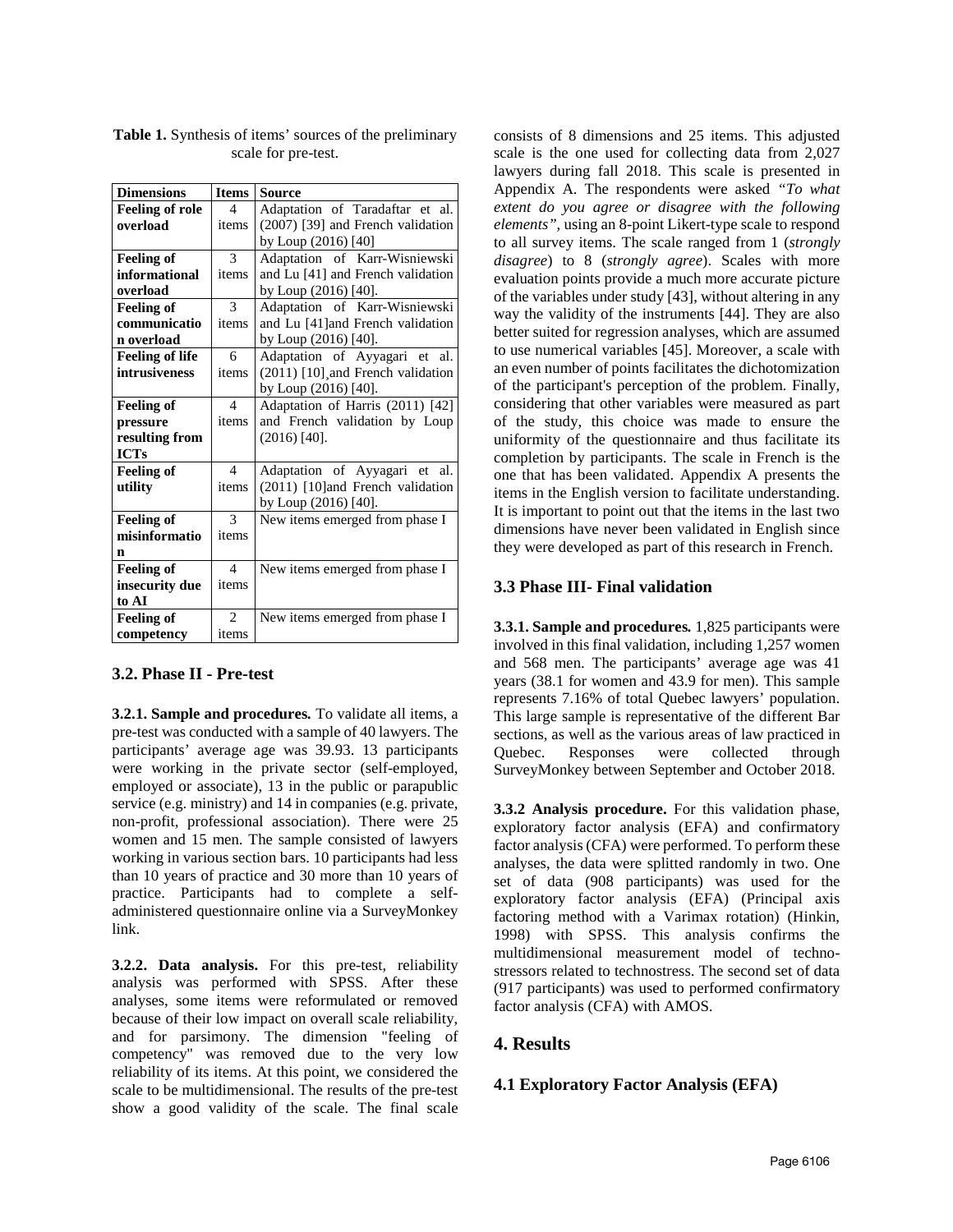Results of EFA illustrate the presence of a structure divided into 5 factors with eigenvalues greater than unity [45]. These factors explained 65.622% of the common variance and the Scree plot, based on the total variance, also suggests that a representation with five factors is appropriate [45]. Table 2 presents a summary of the reliability analysis produced by SPSS 25 for the 5

subscales of the TSI. For the validation of a new scale, Hair et al. (1998) recommends that communalities be greater than 0.5, factor loading be greater than 0.30, the inter-item correlations exceed 0.30, with a Cronbachs' alpha greater than 0.7 [46]. Except for a question in the dimension "Feeling of misinformation", which has been removed, all items respect the proposed thresholds.

**Table 2.** Reliability analysis of the scales

|                                      | <b>Number</b><br>of Items | Min<br>Communality | Min<br>Factor<br>Loading | Min<br>Correl.<br><b>Inter Items</b> | <b>Alpha</b><br>Cronbach | <b>Min Corrected</b><br><b>Item-total</b><br>Correl. |
|--------------------------------------|---------------------------|--------------------|--------------------------|--------------------------------------|--------------------------|------------------------------------------------------|
| <b>Feeling of overload</b>           |                           | 0.505              | 0.558                    | 0.408                                | 0.917                    | 0.642                                                |
| <b>Feeling of life intrusiveness</b> | 6                         | 0.500              | 0.629                    | 0.485                                | 0.905                    | 0.658                                                |
| Feeling of utility (reverse)         | 2                         | 0.698              | 0.824                    | 0.725                                | 0.909                    | 0.787                                                |
| <b>Feeling of misinformation</b>     | 3                         | 0.199              | 0.199                    | 0.383                                | 0.699                    | $0.313(0.692*)$                                      |
|                                      | $(2^*)$                   | $(0.575*)$         | $(0.706*)$               | $(0.692*)$                           | $(0.817*)$               |                                                      |
| Feeling of insecurity due to AI      |                           | 0.823              | 0.891                    | 0.835                                | 0.965                    | 0.889                                                |

#### **4.2 Confirmatory Factor Analysis (CFA) results**

For this analysis, the second sub-sample of 917 participants was used to CFA performed with AMOS 25. To validate the fit to the data of an EFA resulting from a structural equation, Roussel (2002) proposes to use two measures of absolute fit [47], two incremental fit measures (if possible a type II and a type III [48]) and finally one or two parsimonious measures [47]. Table 3 presents the statistics selected to evaluate the fit of the model, the thresholds as proposed by Roussel (2002) [47] as well as the statistics produced by the structural model.

**Table 3.** Overall adjustment of the measurement model

|                  | <b>Overall</b> | <b>Threshold</b>         | <b>Statistics</b> |
|------------------|----------------|--------------------------|-------------------|
|                  | adjustment     |                          |                   |
| <b>Absolute</b>  | Chi-Square     | $P-value(0.05)$          | $X2(220) =$       |
| fit              | Statistic (df) | >0.9                     | 2303,205; p-      |
|                  | GFI            | >0.9                     | $val = 0.000$     |
|                  | AGFI           |                          | $GFI = 0.804$     |
|                  |                |                          | $AGFI=0.755$      |
| <b>Increment</b> | TLI (type II)  | >0.9                     | $TLI = 0.860$     |
| al fit           | CFI (Type      | >0.9                     | $CFI=0.878$       |
|                  | III)           |                          |                   |
| <b>Parsimony</b> | <b>PNFI</b>    | Between 0 and PNFI=0.754 |                   |
|                  |                | 1, higher value          |                   |
|                  |                | indicates                |                   |
|                  |                | greater                  |                   |
|                  |                | parsimony                |                   |

Regarding the Jöreskog's rho, Fornell and Larker (1981) proposed using the same criterion as Cronbach's

alpha, which is to exceed the threshold of 0.7 [49].With respect to convergent validity, Fornell and Larker (1981) argue that a construct presents a good convergence validity if the loading factors are all significantly related to the construct to which it refers and if the variance-extracted is higher or equal to 0.5. [49]. As shown in Table 4, all scales respect these thresholds.

|  | Table 4. Reliability analysis |  |
|--|-------------------------------|--|
|  |                               |  |

|                                              | # of<br>items               | <b>Variance</b><br>extracted<br>(> 50) | Jöreskog's<br>Rho |
|----------------------------------------------|-----------------------------|----------------------------------------|-------------------|
| <b>Feeling of</b><br>overload                | Q                           | 0.539                                  | 0.913             |
| <b>Feeling of life</b><br>intrusiveness      | 6                           | 0.641                                  | 0.915             |
| <b>Feeling of utility</b>                    | 3                           | 0.760                                  | 0.907             |
| <b>Feeling of</b><br>misinformation          | $\mathcal{D}_{\mathcal{L}}$ | 0.751                                  | 0.857             |
| <b>Feeling of</b><br>insecurity due to<br>AI | 4                           | 0.871                                  | 0.964             |

Finally, with respect to the discriminant validity, good constructs should share more variance with their own observable variables than with other constructs. The square correlation between two constructs (a, b) must be less than the minimum of the variances of a and b [49]. The fit of the measurement model is slightly lower than the threshold; however the project proposes scales in development. Considering the stage of development of technostress, the adjustment is acceptable. Table 4 presents the reliability analysis of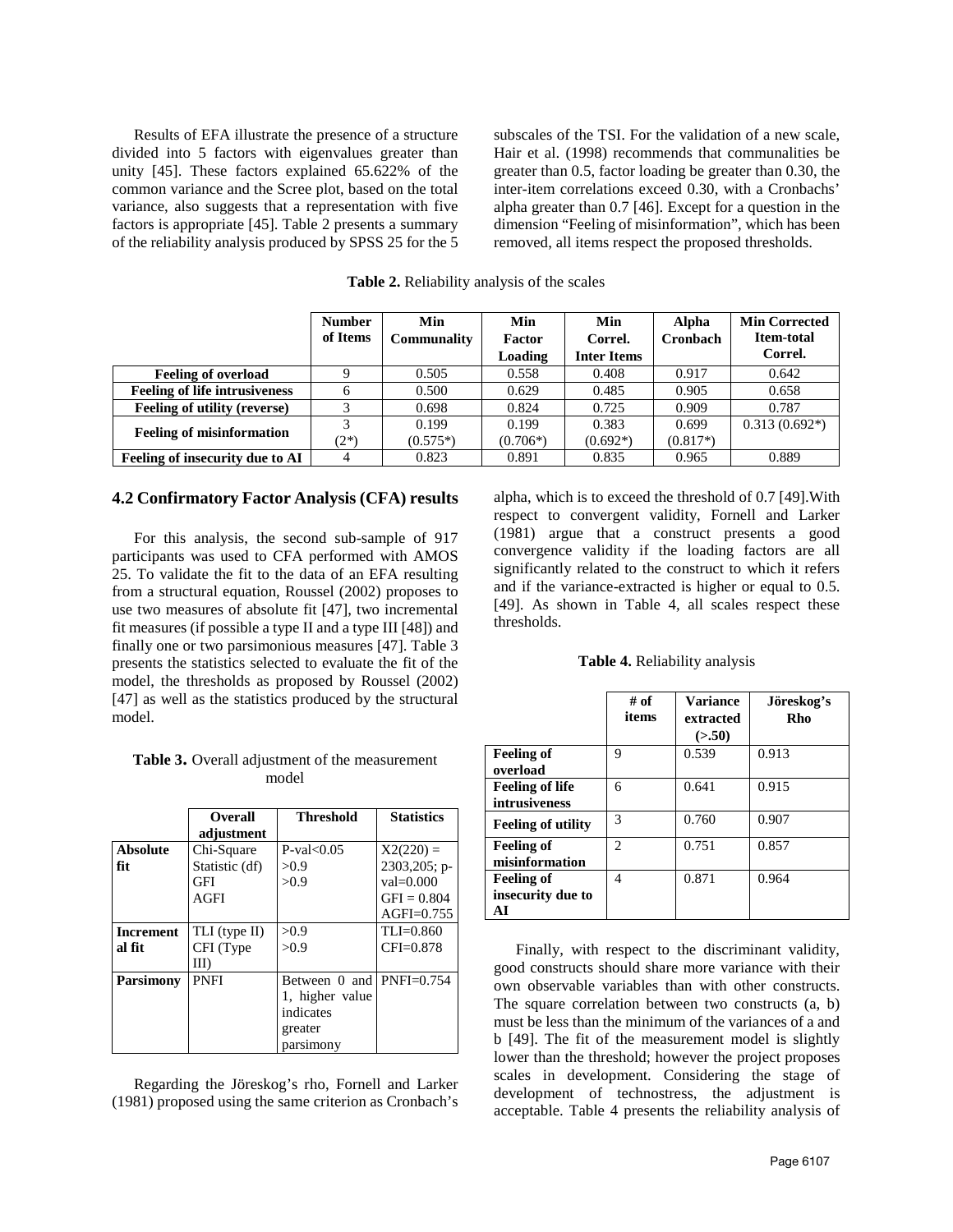each subscale. Table 5 shows the discriminant validity analysis. All constructs are different enough.

| a         | r                                       | b         | r     | r2    | Min (VEa,<br>VE <sub>b</sub> ) |
|-----------|-----------------------------------------|-----------|-------|-------|--------------------------------|
| Overload  | $\left\langle \text{--}\right\rangle$   | Misinfo   | 0.294 | 0.086 | 0.539                          |
| Overload  | $\left\langle \leftarrow \right\rangle$ | AI        | 0.259 | 0.067 | 0.539                          |
| Overload  | $\left\langle \text{--}\right\rangle$   | Intrusive | 0.726 | 0.527 | 0.539                          |
| Overload  | $\left\langle \leftarrow \right\rangle$ | Utility   | 0.277 | 0.077 | 0.539                          |
| Misinfo   | $\left\langle \text{--}\right\rangle$   | ΑI        | 0.247 | 0.061 | 0.751                          |
| Misinfo   | $\left\langle \leftarrow \right\rangle$ | Intrusive | 0.252 | 0.064 | 0.641                          |
| Misinfo   | <-->                                    | Utility   | 0.044 | 0.002 | 0.751                          |
| AI        | $\left\langle \text{--}\right\rangle$   | Intrusive | 0.204 | 0.042 | 0.641                          |
| AI        | <-->                                    | Utility   | 0.007 | 0.000 | 0.764                          |
| Intrusive | $\left\langle \leftarrow \right\rangle$ | Utility   | 0.095 | 0.009 | 0.641                          |

**Table 5.** The discriminant validity

Figure 1 shows the second order reflexive model that represents the technostress concept. A Heywood case was found. Indeed, e25 shows a slightly negative variance. Hair et *al*. recommend to set the variance to 0.005 and rerun the analysis [46].



**Figure 1.** Second order reflexive model

Table 6 shows the overall adjustment for the second order reflexive model of our technostress concept. In the context of new scale development, the statistics are low but acceptable and in the same range of the CFA model. All paths between the technostress and its first order constructs were highly significant. Regarding the nomological validity, we propose to study the correlation of TSI with Kessler's psychological distress scale (K6) [50]. K6 scale measures with 6 questions on a Likert scale (0 to 4) how often, during the last month, the person felt nervous, desperate, agitated, so depressed that nothing could make her/him smile, had the impression that everything required an effort and finally had the feeling of being good at nothing. For each question, respondents had to choose a given score from 0 (never) to always (4). The maximum score of the sum is 24 and the higher the score, the higher the psychological distress. From our data, the Jöreskog's  $rho = 0.903$  for the Kessler scale. The analysis shows a positive significant medium effect size (standardized beta = 0.38). The technostress explains  $r^2 = 14\%$  of the variance of the Kessler scale [50].

Table **6.** Overall adjustment of the second order reflexive model of technostress

|                  | <b>Overall</b><br>adjustment | <b>Threshold</b>            | <b>Statistics</b> |
|------------------|------------------------------|-----------------------------|-------------------|
| <b>Absolute</b>  | Chi-Square                   | $P-value0.05$               | $X2(248) =$       |
| fit              | Statistic (df)               | >0.9                        | 2579.427; p-      |
|                  | GFI                          | >0.9                        | $val = 0.000$     |
|                  | AGFI                         |                             | $GFI = 0.794$     |
|                  |                              |                             | $AGFI=0.751$      |
| <b>Increment</b> | TLI (type II)                | >0.9                        | $TLI=0.857$       |
| al fit           | CFI (Type                    | >0.9                        | $CFI=0.871$       |
|                  | III)                         |                             |                   |
| <b>Parsimony</b> | PNFI                         | Between 0 and $ PNFI=0.773$ |                   |
|                  |                              | 1, higher value             |                   |
|                  |                              | indicates                   |                   |
|                  |                              | greater                     |                   |
|                  |                              | parsimony                   |                   |

#### **5. Discussion and contributions**

This study aimed to bridge the knowledge gap about the measurement of technostress in professional context and enrich the traditional dimensions and items used to measure technostress. This, in order to reflect the impact of some techno-stressors that lawyers are facing and that are not currently included in existing framework [6, 9- 11]. The size of the coefficients (as shown in figure 1) suggests that technostress is heavily a question of overload feeling and life intrusiveness feeling. The other facets of technostress are significant but to a lesser extent. Concretely, the more stressful is technology, the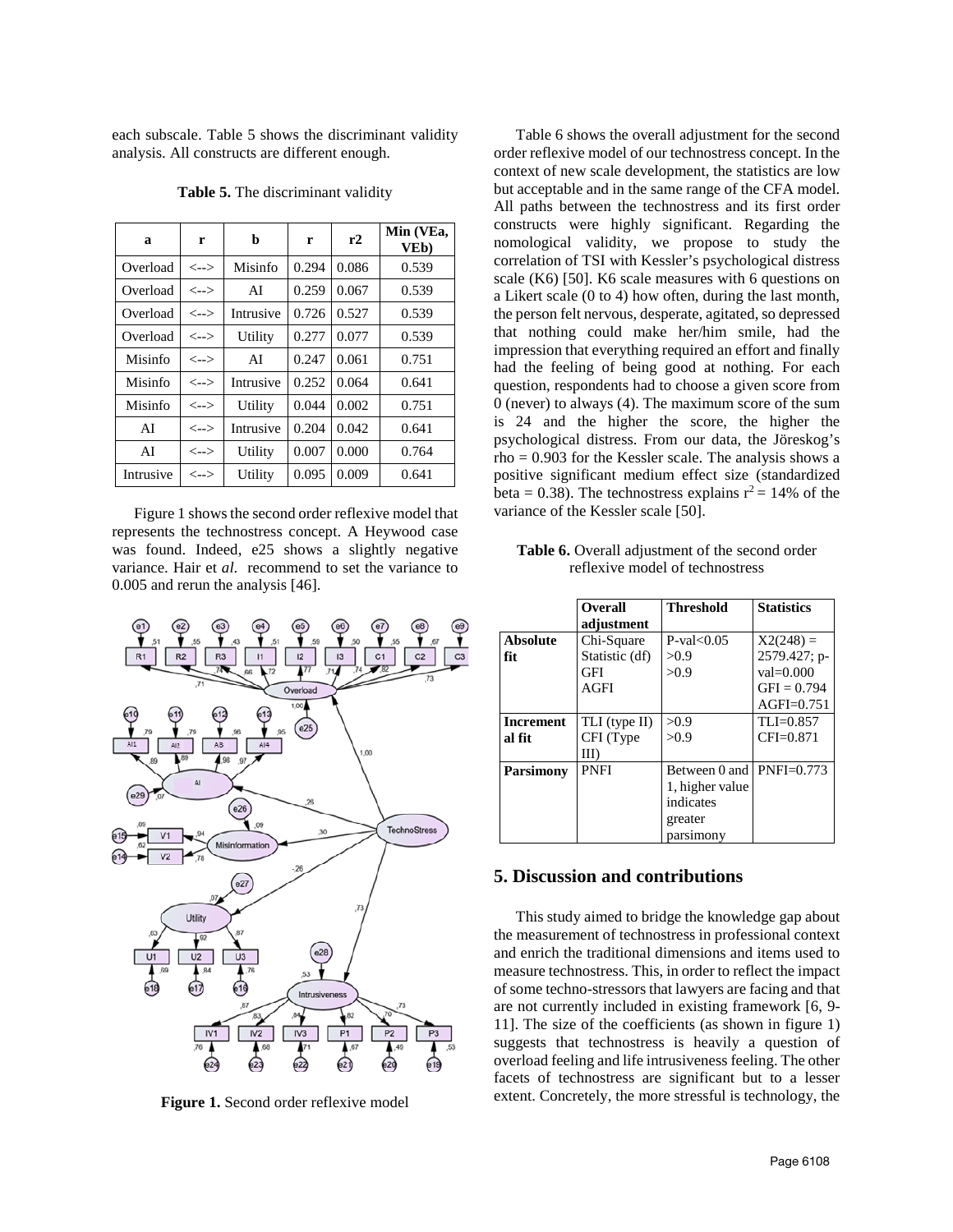less is the utility feeling; and the higher is the misinformation feeling, the more is the feeling of insecurity due to AI. Despite this progress, the model fit is slightly below the proposed thresholds [47]. It should also be noted that in the final scale, clients' misinformation is only measured using 2 items. This situation is not optimal in the context of structural equation modeling methods. Other researches, qualitative and quantitative, should be carried out to better understand the content of this dimension, and possibly enrich this or others dimensions in order to improve the predictive capacity of the scale. It should also be noted that the EFA analysis of this population suggested that all items related to overload should be grouped into a single latent variable. This is not surprising, however, considering the results obtained in the context of this research project, which tends to show that lawyers are overexposed to stress and work overload. Although this result is contrary to the one in the literature, which separates the overload into several dimensions [10], several hypotheses can be put forward to explain this result.

First, it is possible that overload (related to role, information and communication) may be exacerbated by an already very, very intense overload in the lawyers workplace context [8]. This would explain why, mathematically, a set of correlations are suddenly synchronized, forcing their matching into a single latent variable.

Second, as shown by recent conceptual developments in technostress [7], ICTs' characteristics, including *usability feature* et *intrusive feature* tend to create a zone of permeability between stressors from different spheres of life, while exacerbating stressors already present in the workplace [7]. As a result, this increased permeability, as well as the greater feeling of overload generated by technological characteristics, could increase the pressure on technostressors (e.g., a feeling of overload related to technology) who in turn increase technostress. Although leading to a loss of precision in the analysis regarding the mechanisms underlying this overload, these results raise new avenues for research, particularly regarding the relationships between certain technostressors and other stressors already present in the workplace (e. g. work overload) in order to pursue conceptual development [6, 9, 10]. These results also highlight the importance of focusing on the synchronicity of technostress with other issues in an environment [9] already overexposed to stress-related problems (psychological distress, burnout, etc.) [8]. Beyond these conclusions, it is important to highlight the theoretical and practical contributions of this paper.

# **5.1 Theoretical contributions**

Firstly, the validation of this scale on technostress, while reinforcing some indicators developed and validated by previous research [9, 10, 41, 42, 51], allowed to overcome the actual dimensions of technostress creator/technostressor [9{Ayyagari, 2011 #29, 10, 11]. On one side, the study confirms the importance of some technostressor categories, such as the techno-overload (feeling of overload) [52], technoinvasion (feeling of intrusiveness) [9, 10] and utility (feeling of utility) [10]. On the other side, this paper bridges a knowledge gap by developing new indicators and specific categories of techno-stressors facing lawyers working in the knowledge-based economy. Particularly in what pertains to the impact of clients' misinformation (feeling of misinformation) and the feeling of insecurity generated by AI for these professionals. This confirms that certain technologies, when they emerge in a workplace, can be a significant source of technostress [29] and highlighted the importance of referring to specific technologies when measuring technostress, but also of constantly updating existing measures [15]. Considering that the use of ICTs varies across professions [13] and that some studies argue in favour of developing studies based on specific professions, this study is a step in this direction.

Secondly, the present scale, using various research methods (qualitative and quantitative), identified more precisely the different dimensions of the technostress by grouping the different indicators under 5 main dimensions. This contribution will eventually facilitate research on the development of theoretical models aimed at understanding the mechanisms by which technostressors lead to different health outcomes. In this context, the proposed scale was validated as a predictor of psychological distress [50], but the scale should eventually be tested with other health outcomes, such as burnout or depression, and other professions.

Thirdly, the results highlighted the respective contribution of the dimensions of technostress, while some of the dimensions (such as the feeling of overload) have a preponderant weight in the explanation of technostress. This observation should be taken into account to improve the measures of technostress, but also in the understanding of its underlying mechanisms.

# **5.2 Practical contributions**

Empirically, the development of this new scale identified the contribution of new techno-stressors emanating from the practice of a profession in the knowledge economy context. These technostressors should now be considered by several actors. Firstly, as the results showed, insecurity generated by the use of AI in the context of law practice seems to contribute to the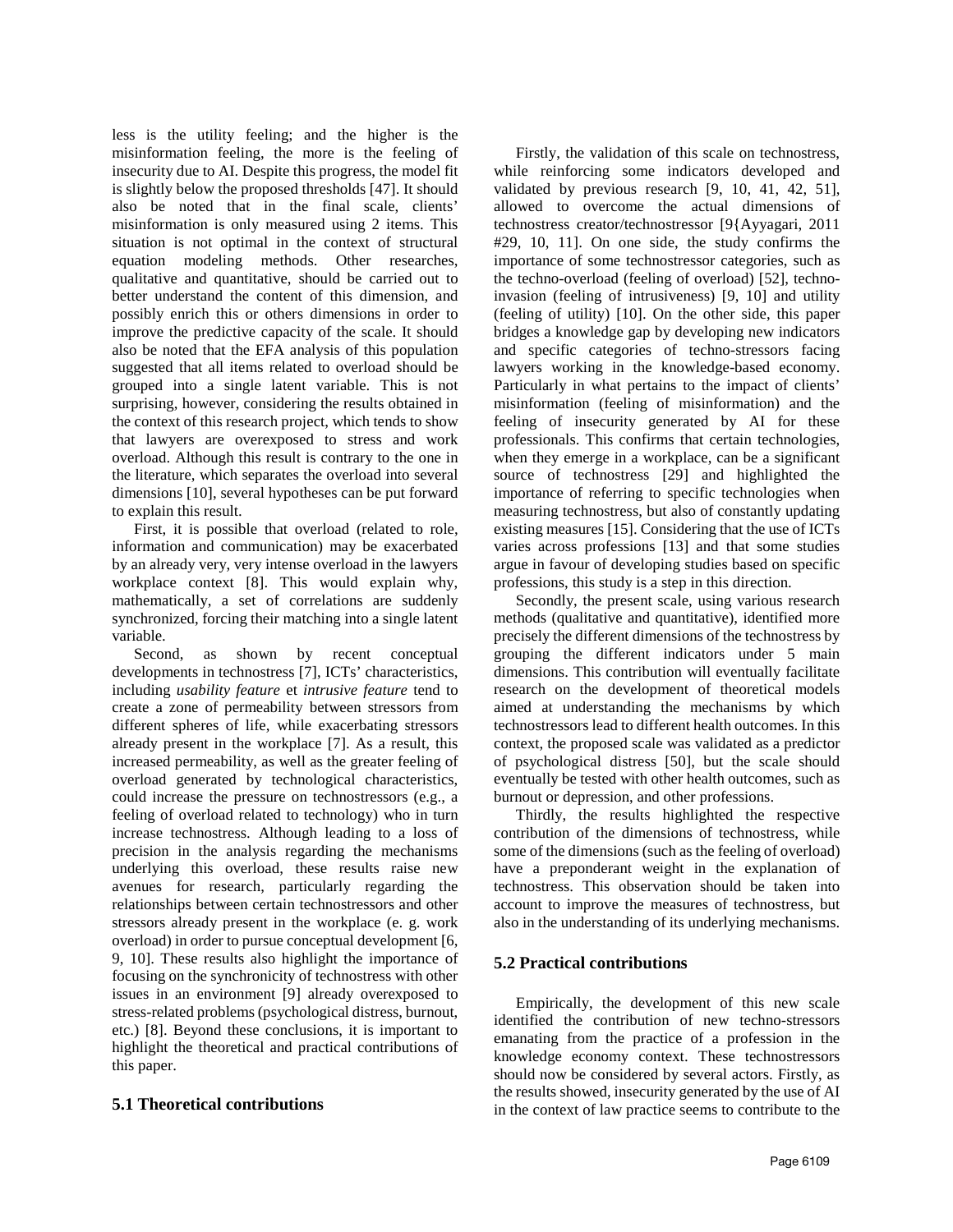explanation of technostress. Consequently, organizations using AI should not minimize this impact as this technostressor adds to the stress already present in professionals' highly stressful environments. These findings argue for management practices in the workplace to support professionals [9, 13] in the implementation of AI, including better communication to reduce the anxiety generated by these changes. These communication efforts should be accompanied by an indepth reflection about the consequences of AI on work organization, to minimize impacts for the professionals. Secondly, several avenues have to be considered regarding the impact of clients' misinformation from the web. Thus, a public awareness campaign should be carried out to raise awareness about poor quality of information on the web. It would facilitate the work of professionals to deconstruct their clients' preconceived ideas. Finally, training of professionals regarding the interaction with clients could facilitate their day-to-day work.

## **6. Conclusion and limitations**

Results highlight the importance of developing new measures and scales of technostressors adapted to the context of the knowledge-based economy. Despite the contributions mentioned above, the results must be interpreted within certain limits. Firstly, this new scale was only validated in the profession of lawyers. Secondly, the self-reported scale is a subjective assessment of the phenomenon by the participants. Thirdly, regarding the nomological validity, the new scale was only validated with psychological distress scale, a single health outcome. Fourthly, some items of the scale were removed through the validation process, resulting in the fact that feeling of clients' misinformation is only measured by 2 items. However, using only two items to measure a dimension when using the structural equations is not optimal and generates mostly negative variances. This weakness forced to use a Heywood case. In this context, Hair recommends that researchers eventually test the model on other data to study model generalization and improvement [46]. Finally, the data related to the model fit show that the fit of the measurement model is slightly below the thresholds [47]. However, the paper proposes new subscale development, which possibly explains these results. Despite these limitations, this scale, validated with a large sample of lawyers, is a primary effort to conceptualize and measure specific technostressors related to professional context. In this instance, the TSI addresses a knowledge gap by identifying new categories of technostressors as well as specific items to these categories to understand the

technostress related to emergent technologies, such as AI, in the knowledge-based economy context.

# **7. References**

[1] E. Brynjolfsson, and A. McAfee, *The second machine age: Work, progress, and prosperity in a time of brilliant technologies*: WW Norton & Company, 2014.

[2] W. M. Foster, J. S. Hassard, J. Morris, and J. Wolfram Cox, "The changing nature of managerial work: The effects of corporate restructuring on management jobs and careers," *Human Relations,* vol. 72, no. 3, pp. 473-504, 2019.

[3] P. Holland, and A. Bardoel, "The impact of technology on work in the twenty-first century: exploring the smart and dark side," Taylor & Francis, 2016.

[4] C. Brod, "Managing technostress: optimizing the use of computer technology," *Personnel Journal,* vol. 61, no. 10, pp. 753-57, 1982.

[5] M. M. Weil, and L. D. Rosen, *Technostress: Coping with technology@ work@ home@ play*: Wiley New York, 1997.

[6] M. Tarafdar, C. L. Cooper, and J. F. Stich, "The technostress trifecta‐techno eustress, techno distress and design: Theoretical directions and an agenda for research," *Information Systems Journal,* vol. 29, no. 1, pp. 6-42, 2019.

[7] N. Cadieux, E. Mosconi, and N. Youssef, "ICT, Permeability Between the Spheres of Life and Psychological Distress Among Lawyers," in 52nd Hawaii International Conferenceon System Sciences, HawaÏ, Maui, 2019, pp. 6729-6738.

[8] N. Cadieux, J. Cadieux, N. Youssef, M. Gingues, and S.- M. Godbout, *Rapport de recherche : Étude des déterminants de la santé psychologique au travail chez les avocat(e)s québécois(es), Phase II - 2017-2019.,* Research report, Université de Sherbrooke, Sherbrooke, 2019.

[9] T. Ragu-Nathan, M. Tarafdar, B. S. Ragu-Nathan, and Q. Tu, "The consequences of technostress for end users in organizations: Conceptual development and empirical validation," *Information systems research,* vol. 19, no. 4, pp. 417-433, 2008.

[10] R. Ayyagari, V. Grover, and R. Purvis, "Technostress: technological antecedents and implications," *MIS Quarterly,* vol. 35, no. 4, pp. 831, Dec 2011.

[11] M. Tarafdar, Q. Tu, T. Ragu-Nathan, and B. S. Ragu-Nathan, "Crossing to the dark side: examining creators, outcomes, and inhibitors of technostress," *Communications of the ACM,* vol. 54, no. 9, pp. 113-120, 2011.

[12] A. Roy, "Intelligence artificielle : L'ère des robotsavocats," *La presse*, 2017.

[13] C. Maier, S. Laumer, and A. Eckhardt, "Information technology as daily stressor: pinning down the causes of burnout," *Journal of Business Economics,* vol. 85, no. 4, pp. 349-387, 2015.

[14] S. D. Pawlowski, E. A. Kaganer, and J. J. Cater III, "Focusing the research agenda on burnout in IT: social representations of burnout in the profession," *European journal of information systems,* vol. 16, no. 5, pp. 612-627, 2007.

[15] T. Fischer, A. Pehböck, and R. Riedl, "Is the Technostress Creators Inventory Still an Up-To-Date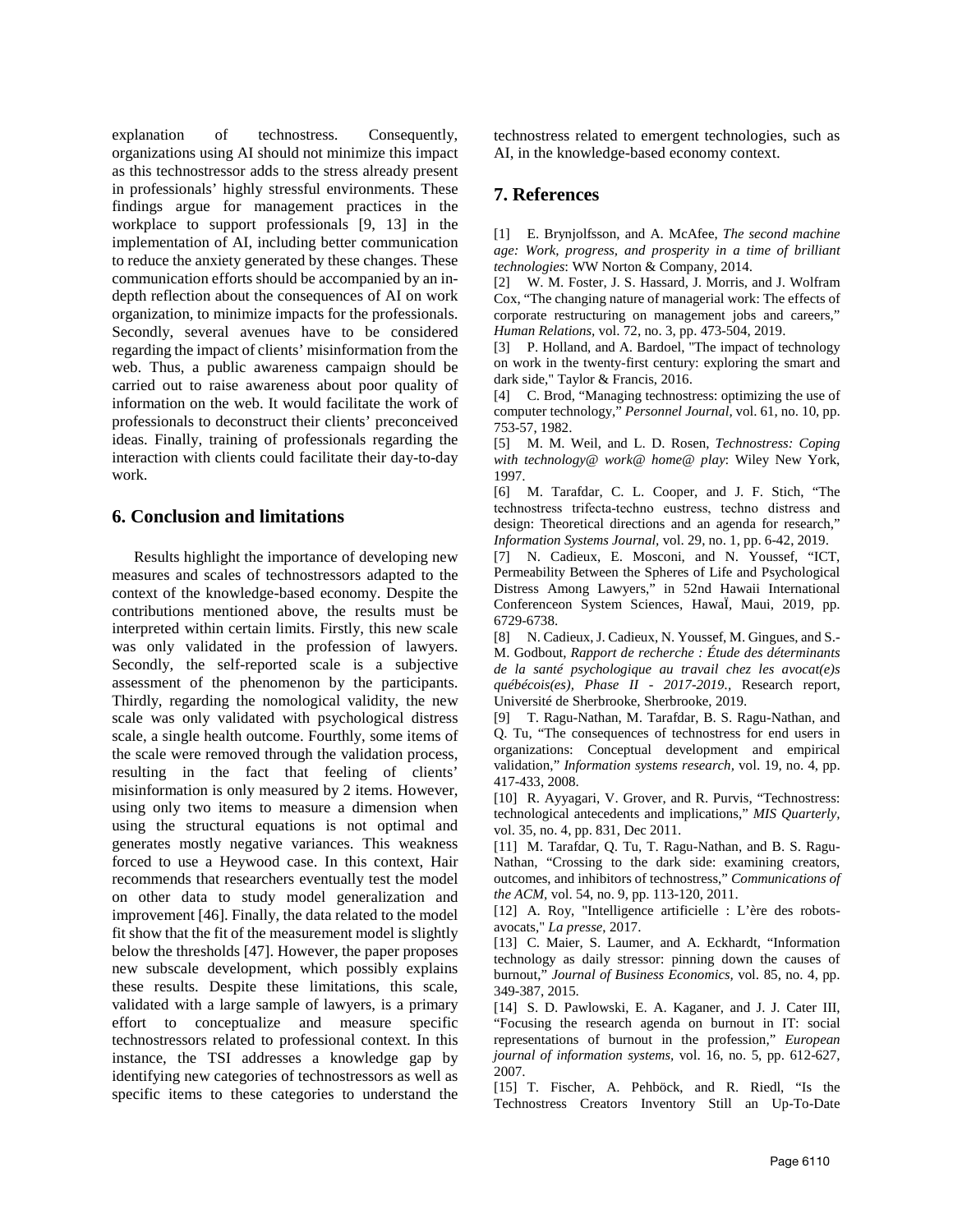Measurement Instrument? Results of a Large-Scale Interview Study," in 14th International Conference on Wirtschaftsinformatik, Siegen, Germany, 2019, pp. 1-12.

[16] T. Fischer, and R. Riedl, "Technostress research: a nurturing ground for measurement *Communications of the Association for Information systems,* vol. 40, no. 1, pp. 17, 2017.

[17] S. Folkman, "Stress: appraisal and coping," *Encyclopedia of behavioral medicine*, pp. 1913-1915: Springer, 2013.

[18] D. C. Ganster, "Measurement challenges for studying work-related stressors and strains," *Human Resource Management Review,* vol. 18, no. 4, pp. 259-270, 2008.

[19] L. I. Pearlin, "Stress and Mental Health: A Conceptual Overview," *A Handbook for the Study of Mental Health â€*" *Social Contexts, Theories, and Systems*, A. V. Horwitz and T.

L. Schied, eds., pp. 161-175, New York: Cambridge University Press, 1999.

[20] R. S. Lazarus, and S. Folkman, *Stress, appraisal, and coping*, New York: Springer, 1984.

[21] R. A. Karasek, "Job demands, job decision latitude, and mental strain: implications for job design," *Administrative Science Quarterly,* vol. 24, pp. 285-308, 1979.

[22] R. Karasek, and T. Theorell, *Healthy Work: Stress, Productivity and the Reconstruction of Working Life*, 1990.

[23] J. Siegrist, "Adverse health effects of high effort-low reward conditions," *Journal of Occupational Health Psychology,* vol. 1, no. 1, pp. 27-41, 1996.

[24] R. S. Lazarus, *Psychological stress and the coping process*, New York: McGraw-Hill, 1966.

[25] S. Folkman, *Stress: appraisal and coping*: Springer, 2013.

[26] L. Chen, and A. Muthitacharoen, "An empirical investigation of the consequences of technostress: Evidence from China," *Information Resources Management Journal,* vol. 29, no. 2, pp. 14-36, 2016.

[27] S. C. Srivastava, S. Chandra, and A. Shirish, "Technostress creators and job outcomes: theorising the moderating influence of personality traits," *Information Systems Journal,* vol. 25, no. 4, pp. 355-401, Jul 2015.

[28] R. A. Hudiburg, "Psychology of computer use: XVII. The Computer Technology Hassles Scale: Revision, reliability, and some correlates," *Psychological Reports,* vol. 65, no. 3\_suppl2, pp. 1387-1394, 1989.

[29] R. A. Hudiburg, "Psychology of computer use: XXXIV. The Computer Hassles Scale: Subscales, norms, and reliability," *Psychological Reports,* vol. 77, no. 3, pp. 779-782, 1995.

[30] T. R. Hinkin, "A review of scale development practices in the study of organizations," *Journal of management,* vol. 21, no. 5, pp. 967-988, 1995.

[31] M. B. Miles, and A. M. Huberman, *Analyse des données qualitatives*: De Boeck Supérieur, 2003.

[32] J.-P. Pourtois, and H. Desmet, *Épistémologie et instrumentation en sciences humaines*: Editions Mardaga, 2007.

[33] J. Saldaña, *The coding manual for qualitative researchers*: Sage, 2015.

[34] A. L. Strauss, M.-H. Soulet, J. M. Corbin, S. Emery, and M.-H. Soulet, *Les fondements de la recherche qualitative:*  *techniques et procédures de développement de la théorie enracinée*: Academic Press/Saint-Paul, 2004.

[35] J. W. Creswell, *Educational research: Planning, conducting, and evaluating quantitative*: Prentice Hall Upper Saddle River, NJ, 2002.

[36] P. Paillé, "L'analyse par théorisation ancrée," *Cahiers de recherche sociologique*, no. 23, pp. 147-181, 1994.

[37] B. G. Glaser, and A. L. Strauss, *Discovery of grounded theory: Strategies for qualitative research*: Routledge, 2017.

[38] S. J. Tracy, "Qualitative research methods," *UK: Wiley-Blackwell*, 2013.

[39] M. Tarafdar, Q. Tu, B. S. Ragu-Nathan, and T. S. Ragu-Nathan, "The Impact of Technostress on Role Stress and Productivity," *Journal of Management Information Systems,* vol. 24, no. 1, pp. 301, Summer 2007.

[40] P. Loup, "Influence des Technologies Nomades sur le bien-être au travail: une lecture par la théorie de la conservation des ressources," Université de Montpellier, Montpellier, 2016.

[41] P. Karr-Wisniewski, and Y. Lu, "When more is too much: Operationalizing technology overload and exploring its impact on knowledge worker productivity," *Computers in Human Behavior,* vol. 26, no. 5, pp. 1061-1072, 2010.

[42] K. J. Harris, K. Marett, and R. B. Harris, "Technologyrelated pressure and work–family conflict: Main effects and an examination of moderating variables," *Journal of Applied Social Psychology,* vol. 41, no. 9, pp. 2077-2103, 2011.

[43] R. F. DeVellis, *Guidelines in scale development. Scale Development: Theory and Applications*, Newbury Park, California: Sage Publications, 1991.

[44] M. S. Matell, and J. Jacoby, "Is There an Optimal Number of Alternatives for Likert Scale Items? Study I: Reliability and Validity," *Educational and Psychological Measurement,* vol. 31, no. 3, pp. 657-674, 1971.

[45] J. C. Nunnally, and I. H. Bernstein, *PsychometricTheory*, New York: McGraw-Hill, 1994.

[46] J. Hair, R. Anderson, R. Tatham, and W. Black, *Multivariate Data Analysis*, Fifth edition ed., New Jersey: Prentice Hall, 1998.

[47] P. Roussel, F. Durrieu, E. Campoy, and A. Akermi, *Méthodes d'Equations Structurelles: Recherche et Applications en Gestion*, Paris: Economica, 2002.

[48] L.-t. Hu, and P. M. Bentler, "Fit indices in covariance structure modeling: Sensitivity to underparameterized model misspecification," *Psychological methods,* vol. 3, no. 4, pp. 424-453, 1998.

[49] C. Fornell, and D. Larker, "Structural equation modeling and regression: guidelines for research practice," *Journal of Marketing Research,* vol. 18, no. 1, pp. 39-50, 1981.

[50] R. C. Kessler, G. Andrews, L. J. Colpe, E. Hiripi, D. K. Mroczek, S.-L. Normand, E. E. Walters, and A. M. Zaslavsky, "Short screening scales to monitor population prevalences and trends in non-specific psychological distress," *Psychological medicine,* vol. 32, no. 6, pp. 959-976, 2002.

[51] M. Tarafdar, Q. Tu, B. S. Ragu-Nathan, and T. Ragu-Nathan, "The impact of technostress on role stress and productivity," *Journal of Management Information Systems,* vol. 24, no. 1, pp. 301-328, 2007.

[52] M. Tarafdar, Q. Tu, and T. Ragu-Nathan, "Impact of technostress on end-user satisfaction and performance,"